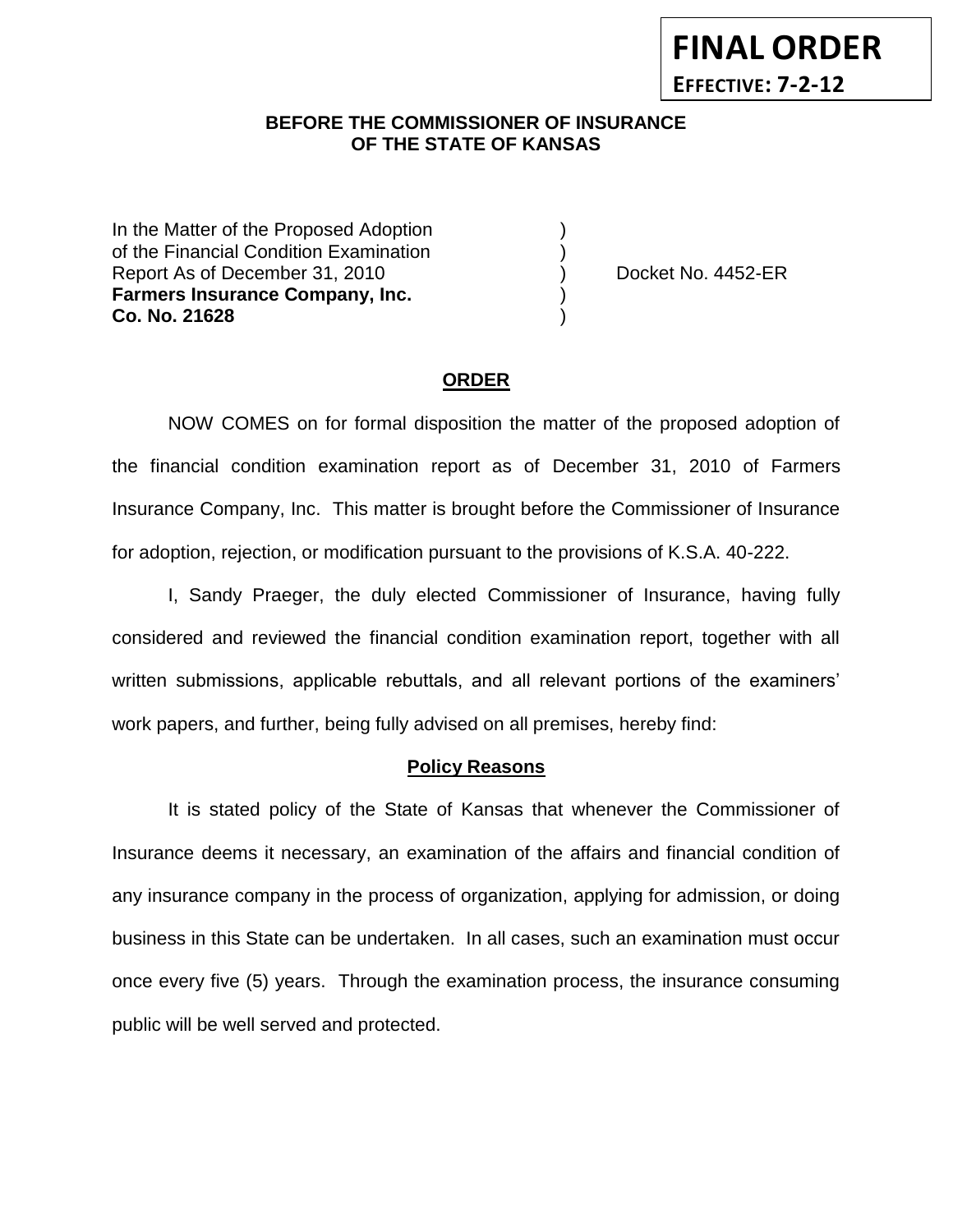#### **Findings of Fact**

1. The Commissioner of Insurance has jurisdiction over this matter pursuant to K.S.A. 40-222.

2. An examination of Farmers Insurance Company, Inc. was undertaken by the Kansas Insurance Department and was completed on May 7, 2012.

3. The examiner-in-charge tendered and filed with the Kansas Insurance Department a verified written report of the examination within thirty (30) days following completion of the examination, to wit, on May 7, 2012.

4. Following receipt of the verified report, the Kansas Insurance Department transmitted the report to Farmers Insurance Company, Inc. on May 7, 2012, with a duly executed notice advising the company of its opportunity to prepare and submit to the Kansas Insurance Department a written submission or rebuttal with respect to any and all matters contained in the report. Farmers Insurance Company, Inc. was further advised that any written submission or rebuttal needed to be filed with the Kansas Insurance Department no later than thirty (30) days after receipt of the verified report.

5. Farmers Insurance Company, Inc. filed a written acceptance of the verified report on May 31, 2012.

6. Based upon the written submission tendered, Farmers Insurance Company, Inc. took no exceptions to matters contained in the verified report.

7. Within thirty (30) days of the end of the time period allowed for written submission or rebuttal, the Commissioner of Insurance fully reviewed the report, together with all written submissions and rebuttals provided by Farmers Insurance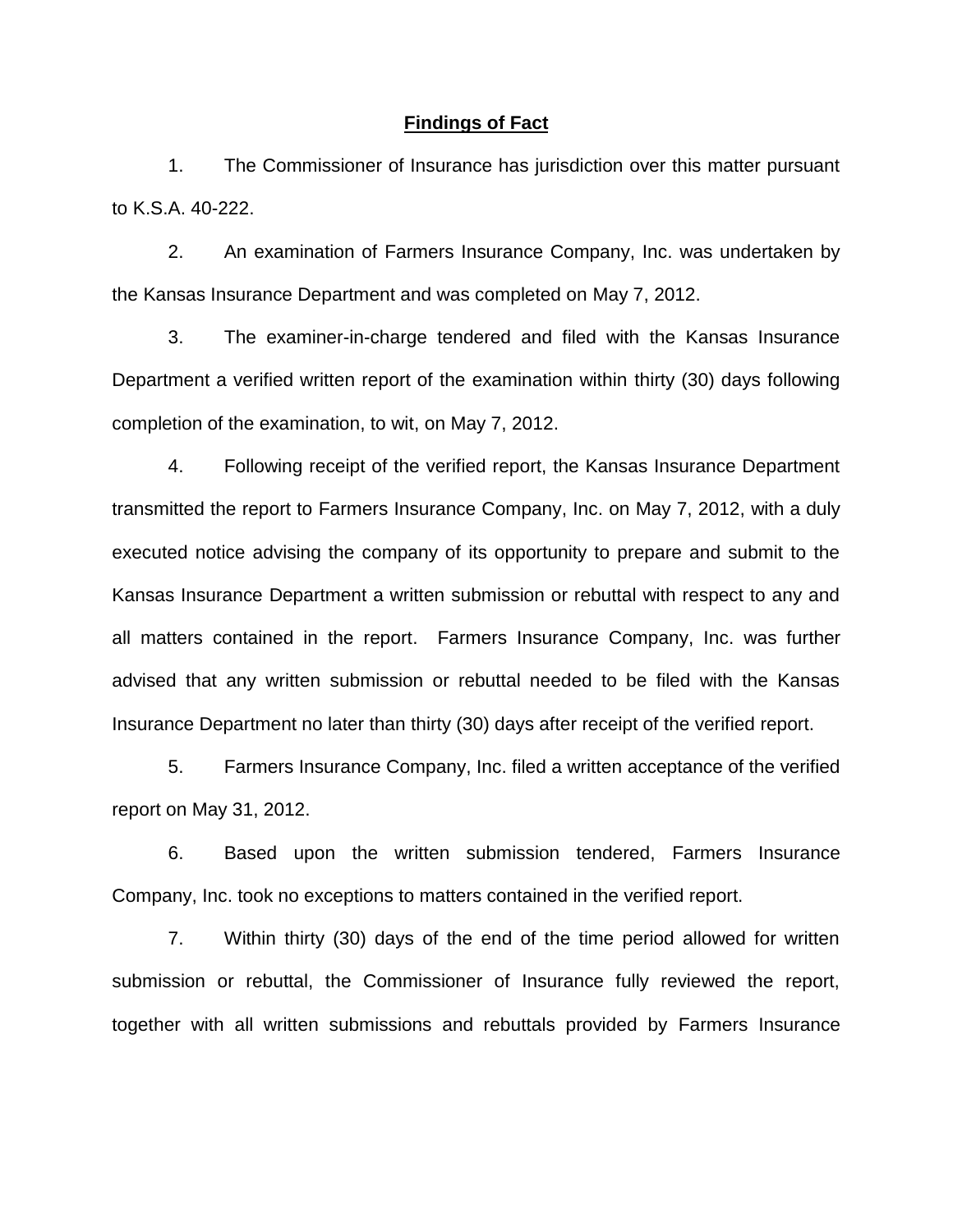Company, Inc. The Commissioner of Insurance further reviewed all relevant workpapers.

8. No other written submissions or rebuttals were submitted by Farmers Insurance Company, Inc.

## **Conclusion of Law**

9. K.S.A. 40-222(k)(2) provides:

"Within 30 days of the end of the period allowed for the receipt of written submissions or rebuttals, the commissioner shall fully consider and review the report, together with any written submissions or rebuttals and any relevant portions of the examiners workpapers and enter an order:

- (A) Adopting the examination report as filed or with modification or corrections. If the examination report reveals that the company is operating in violation of any law, regulation or prior order of the commissioner, the commissioner may order the company to take any action the commissioner considers necessary and appropriate to cure such violations; or
- (B) rejecting the examination report with directions to the examiners to reopen the examination for purposes of obtaining additional data, documentation or information, and refiling pursuant to subsection (k); or
- (C)call and conduct a fact-finding hearing in accordance with K.S.A. 40- 281 and amendments thereto for purposes of obtaining additional documentation, data, information and testimony."
- 10. Based upon the Findings of Fact enumerated in paragraphs #1 through #8

above, the financial condition examination report as of December 31, 2010 of Farmers

Insurance Company, Inc. should be adopted.

### **IT IS THEREFORE, BY THE COMMISSIONER OF INSURANCE, ORDERED THAT:**

1. The financial condition examination report as of December 31, 2010 of

Farmers Insurance Company, Inc. hereby is adopted.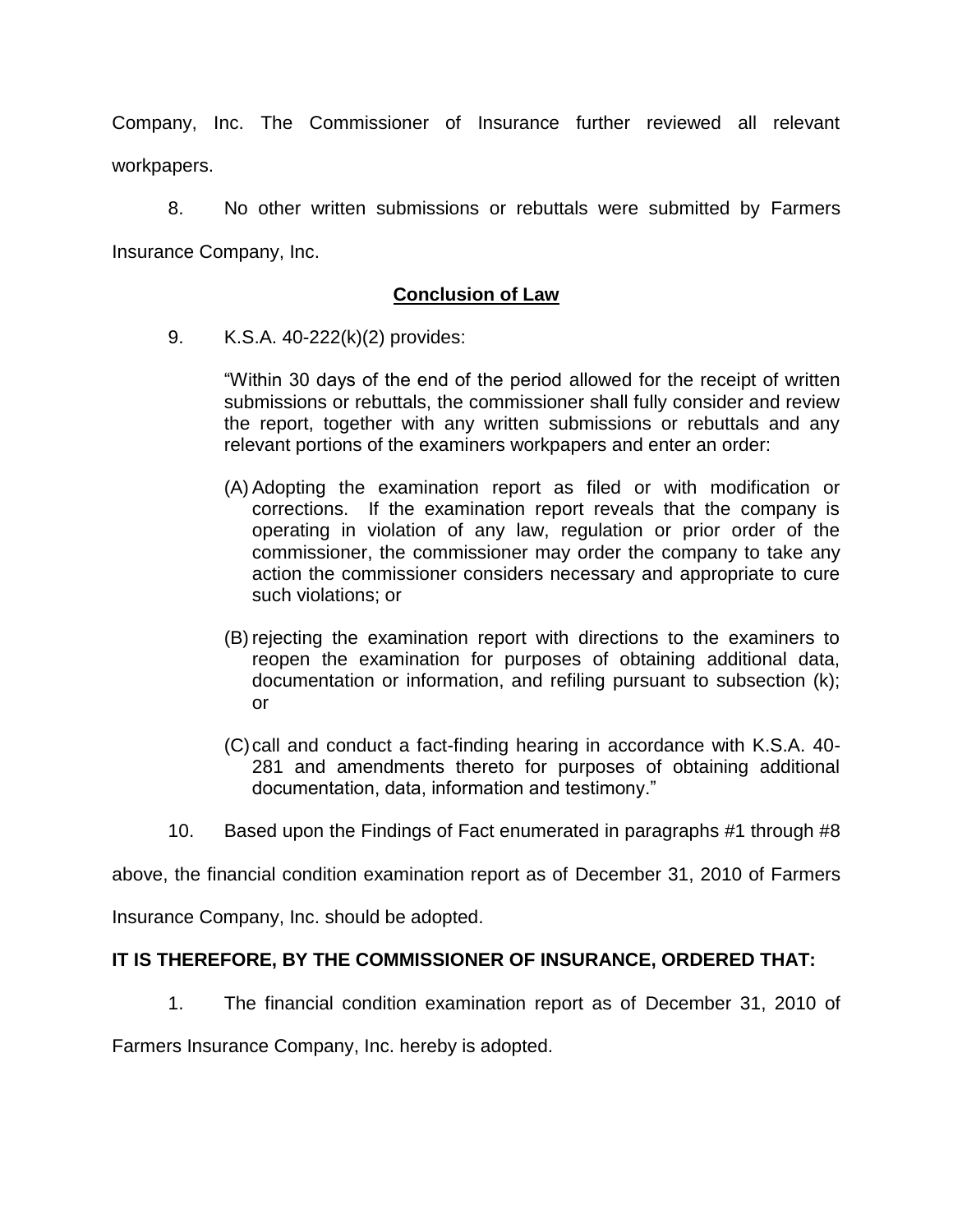2. The Commissioner of Insurance retains jurisdiction over this matter to issue any and all further Orders deemed appropriate or to take such further action necessary to dispose of this matter.

**IT IS SO ORDERED THIS \_\_12th\_\_ DAY OF JUNE, 2012 IN THE CITY OF TOPEKA, COUNTY OF SHAWNEE, STATE OF KANSAS.**



\_/s/ Sandy Praeger\_\_\_\_\_\_\_\_\_\_\_\_\_\_\_\_ Sandy Praeger Commissioner of Insurance By: \_/s/ Zachary J.C. Anshutz\_\_\_\_\_\_\_\_\_\_ Zachary J. C. Anshutz General Counsel

## **NOTICE OF RIGHTS TO HEARING AND REVIEW**

**Within fifteen (15) days of the date of service of this Order,** Farmers

Insurance Company, Inc. may submit a written request for a hearing pursuant to K.S.A.

77-537 and K.S.A. 77-542. Any request for a hearing should be addressed to the

following:

Zachary J.C. Anshutz, General Counsel Kansas Insurance Department 420 S.W. 9<sup>th</sup> Street Topeka, Kansas 66612